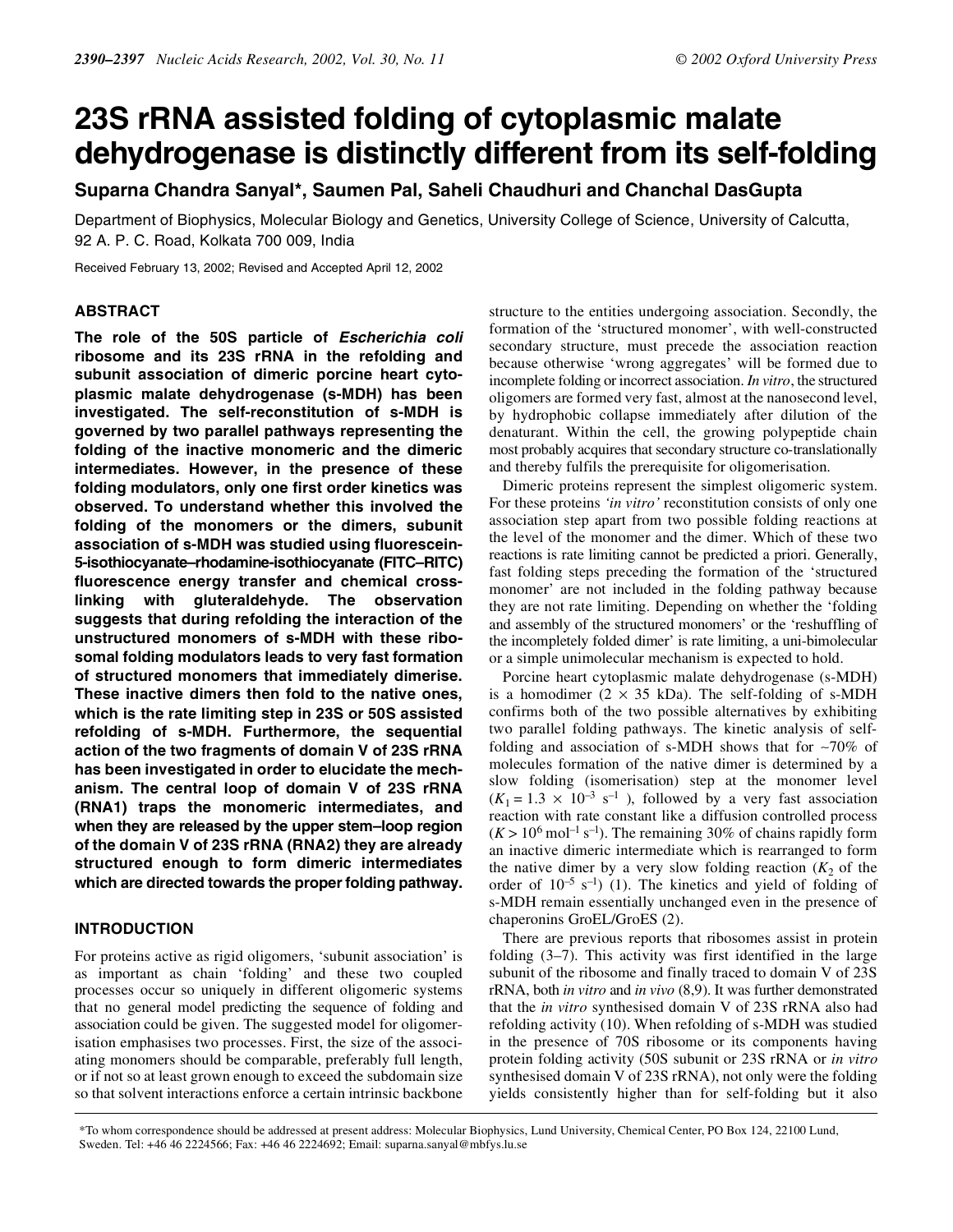showed completely different folding kinetics. Instead of two parallel folding pathways as was in the case for s-MDH self-folding, it showed only one with first order kinetics  $(K_1 = 2.6 \times 10^{-3} \text{ s}^{-1}$  in 23S rRNA assisted folding). Whether this was due to the isomerisation at the monomer level or at the dimer level could not be concluded from reactivation experiments.

To answer this question, the reassociation or dimerisation of s-MDH was studied by two different approaches: (i) fluorescence energy transfer and (ii) chemical cross-linking. The fluorescence energy transfer method has been successfully used in many systems to study association of the macromolecules. The strategy used to study dimerisation of s-MDH was to label it with either fluorescein-5-isothiocyanate (FITC, donor) or rhodamine-isothiocyanate (RITC, acceptor). The Förster distance for this donor acceptor pair is 40 Å, at which the efficiency of energy transfer is 50% (11). Upon mixing the FITC labelled s-MDH and RITC labelled s-MDH no energy transfer was found. However when these mixed samples were denatured and refolding was studied upon dilution of the denaturant, energy transfer was seen. The extent of energy transfer was greater in the case of 50S and 23S rRNA assisted folding than for self-folding. By calculating the efficiency of energy transfer the distance between the donor and acceptor labels could be measured (34.7 Å) and the extent of dimerisation could also be predicted.

The chemical cross-linking method, using gluteraldehyde followed by  $NaDodSO<sub>4</sub>$ –polyacrylamide gel electrophoresis, had been previously employed to elucidate individual steps in the complex association reaction of oligomeric proteins (12,13), including s-MDH (1). This method allows quantification of the different molecular species formed at any time during the process of reconstitution. So from this experiment the 23S rRNA assisted refolding of s-MDH could be fully traced and the rate constants of the individual association and isomerisation steps could be determined.

We have reported earlier that two fragments of domain V of 23S rRNA play complementary roles in the protein folding process. The putative secondary structure of these *in vitro* transcribed RNA fragments, namely RNA1 (337 nt, covering the central loop and the lower portions of the domain V of *Bacillus subtilis* 23S rRNA) and RNA2 (425 nt, covering the upper stem–loop region of domain V) are shown in Figure 1. These two fragments together form the whole domain V. Using monomeric carbonic anhydrase as the refolding study system, it has been shown that RNA1 binds and interacts with some protein folding intermediate and RNA2 releases it, which then folds to the native form (14). In the case of dimeric s-MDH the observation is similar, which leads to further insight into the process. The sequential binding and releasing actions (by RNA1 and RNA2, respectively) have been studied by gel-filtration chromatography using radioactively labelled RNA transcripts and fluorescence labelled s-MDH. Subsequently association and folding of s-MDH was studied using fluorescence energy transfer and activity assays. The observation suggests that, during refolding, the sequential interaction of the unfolded s-MDH monomers with these fragments of domain V of 23S rRNA lead to the formation of 'structured monomers', which dimerise immediately after release from RNA1, and that these dimeric intermediates fold to produce the native dimers. This clearly indicates that the involvement of the 23S RNA in



**Figure 1.** Putative secondary structure of domain V of 23S rRNA of *B.subtilis.* The 5′ and 3′ ends of the two RNA constructs, RNA1 [337 nt RNA fragment containing the central loop of domain V, (highlighted)] and RNA2 (425 nt fragment from the 5′ end of the domain V containing mainly the upper stem–loop regions) are marked with 'triangular headed arrow' and 'oval headed arrow' symbols, respectively. These two constructs together form the whole domain V.

protein folding is to drive the unfolded species to the productive folding pathway, which is very specific and this makes it different from self-folding, where the first population formed after dilution of the denaturant is rather a random ensemble.

## **MATERIALS AND METHODS**

#### **Enzymes and reagents**

s-MDH (EC 1.1.1.37), bought from Sigma (St Louis, MO), was obtained as a precipitate in 3.2 M  $(NH_4)_2SO_4$  added as a stabilising salt during its storage. To remove this high salt, the enzyme solution was dialysed against 100 mM potassium phosphate buffer pH 7.6 containing 5 mM β-ME. After dialysis, s-MDH had a specific activity of 350 IU/mg, as determined at 25°C, pH 7.6, in the presence of 0.5 mM oxaloacetate and 0.2 mM NADH. Enzyme concentrations were determined by using an extinction coefficient of  $E^{0.1\%}$ <sub>280nm</sub> = 1.08 (15). Molar concentrations refer to a subunit molecular weight of 35 000 Da. Gdn–HCl, DEAE cellulose, SDS, glycine, NaBH<sub>4</sub>, Na deoxycholate and gluteraldehyde were purchased from Sigma. FITC and RITC were purchased from Molecular Probes Inc. All other reagents were of analytical grade.

## **Preparation of** *Escherichia coli* **50S particle and its 23S rRNA and preparation of segments of domain V of 23S rRNA from** *B.subtilis*

Purification of *E.coli* 50S particle and its 23S rRNA was done following the protocol described earlier (6). The purity of the 23S rRNA was checked as described in Pal *et al.* (14). The preparations of RNA1 and RNA2, the segments of domain V of 23S rRNA from *B.subtilis*, have also been described in Pal *et al.* (14).

## **Denaturation and renaturation of s-MDH**

Denaturation and dissociation of s-MDH were performed by 40 min incubation at 20°C in 6 M Gdn–HCl in 0.1 M sodium phosphate buffer, pH 7.6. The enzyme concentration was varied according to the type of experiment done. Renaturation and reassociation were performed by appropriate dilution in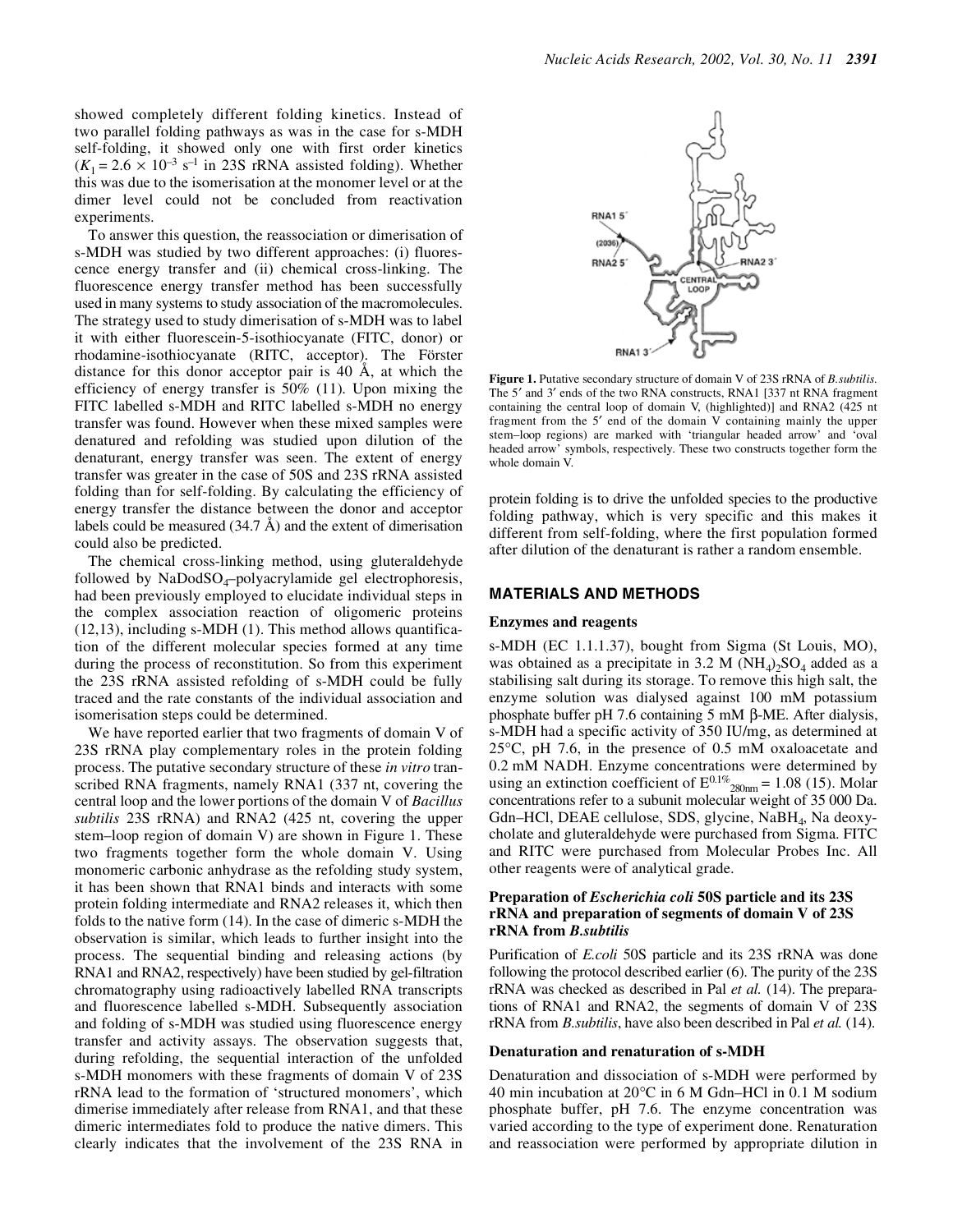0.1 M sodium phosphate buffer pH 7.6 containing 5 mM β-ME (except for the cross-linking experiments), 10 mM Mg acetate and 50–150 mM NaCl at 25°C. In the case of the assisted folding, the folding modulators (50S, 23S rRNA, RNA1 and/or RNA2) were pre-incubated in the refolding buffer.

#### **FITC and RITC labelling**

s-MDH was dialysed against 100 mM sodium phosphate buffer, pH 8.0. One microgram of FITC (molecular weight 389.38 Da) was dissolved in 50 µl acetone. The fine particles were removed by centrifugation and the clear FITC solution was added to 200 µl of 4 mg/ml s-MDH. The mixture was incubated at 4°C for 30–60 min and then loaded on a Sephadex G-50 column. Fractions were collected and assayed following the standard procedure of s-MDH assay. In parallel, FITC fluorescence of the fractions at 520 nm was monitored by following excitation at 495 nm. Both the parameters were plotted and the overlapping peak fractions were collected as FITC labelled s-MDH. From the absorbance spectrum of this FITC labelled s-MDH (FITC:  $\varepsilon_M$  = 76 000 at 495 nm and s-MDH:  $E^{0.1\%}$  = 1.08 at 280 nm), the relative molar proportion of the label to the enzyme was obtained.

The procedure for RITC (molecular weight 584 Da) labelling was same as that for FITC labelling. The only difference was that it was dissolved in methanol. To check RITC fluorescence the fractions were excited at 570 nm and the fluorescence emission was monitored at 595 nm. RITC concentration was calculated from the absorbance spectrum using  $\varepsilon_M = 93\,000$  at 570 nm. In contrast to FITC, RITC was found to affect the absorbance spectrum of s-MDH. Hence, enzyme concentration was calculated from its specific activity. In both cases the incubation period and conditions were optimised to get a 1:1 labelling ratio.

#### **Subunit reassociation studied by energy transfer**

FITC labelled s-MDH (D) and RITC labelled s-MDH (A) were mixed at a ratio of 1:1. The mixture was excited at 495 nm (excitation wavelength for FITC) and the emission spectra of both FITC and RITC were recorded. This combined spectrum was further used as control.

The mixture was then denatured with 6 M Gdn–HCl at 20°C for 40 min at an enzyme concentration of  $2.4 \mu M$  (monomer) in a 100 mM Na–phosphate buffer, pH 8.0. The denatured samples were diluted 80-fold in the same buffer at 20°C containing 50 mM NaCl for reconstitution. Upon random association, three types of dimers are expected to be reconstituted: DD, DA and AA. Among these, when D is excited, only DA dimers will show energy transfer. So unless dimers are formed no energy transfer will be found or, in other words, D to A energy transfer will directly reflect dimer formation. The fluorescence energy transfer was studied immediately after dilution of the denaturant. Fluorescence emission spectra of FITC and RITC were monitored and  $F_{520}$  (emission  $\lambda_{\text{max}}$  of FITC) and  $F_{595}$  (emission  $\lambda_{\text{max}}$  of RITC) values were recorded from time to time, exciting the samples at 495 nm (excitation  $\lambda_{\text{max}}$  of FITC). The same experiments were performed in the presence of 30 nM 23S rRNA and 30 nM 50S to study their effect on dimerisation. The efficiency of energy transfer and the distance between the donor and acceptor were calculated using standard formulae (16), the Förster distance for this D–A pair being 40 Å.

#### **Chemical cross-linking experiments**

For cross-linking experiments, denaturation of native s-MDH was performed at a concentration of 4 mg/ml in 6 M Gdn–HCl at 20°C for 2 h and reconstitution was initiated by 200-fold dilution of the denaturation mixture so that in the refolding buffer the residual Gdn–HCl concentration was 30 mM, above which gluteraldehyde cross-linking could not be done. Chemical cross-linking with gluteraldehyde (1.2%) was done modifying the method of Zettlmeissl *el al.* (13). In the case of 23S rRNA assisted folding, RNA was removed from the mixture by passing the cross-linked product twice through small DEAE cellulose spin columns before running in the gel. The cross-linked products were then subjected to SDS–PAGE to obtain the actual particle distribution profile following Sambrook *et al*. (17). The gels were silver stained and individual lanes were scanned with a Bio-Rad gel documentation system and the profiles were plotted.

#### **Gel filtration chromatography**

Gel filtration was performed while refolding s-MDH (a mixture of FITC and RITC labelled s-MDH) with an excess of RNA1 and/or RNA2. 100 µl of refolding mix containing 30 nM s-MDH and a 5-fold excess of RNA1 was loaded on a 12 ml Sephadex G-100 column. In the fractions, <sup>32</sup>P count was taken to trace the RNAs and  $F_{520}$  (emission  $\lambda_{\text{max}}$  of FITC) and  $F_{595}$  (emission  $\lambda_{\text{max}}$  of RITC) were recorded, setting excitation wavelength at 495 nm, to trace the protein. RITC fluorescence at 595 nm was recorded to see whether there was any energy transfer indicating dimerisation. The same gel filtration experiment was also performed after addition of 100 nM of RNA2 in the refolding mixture containing 30 nM s-MDH and 100 nM RNA1.

#### **RESULTS**

## **Reactivation kinetics of denatured s-MDH with 50S particle and 23S rRNA**

In 1986 Rudolph *et al*. reported a detailed study on self-folding of s-MDH (1). It showed two parallel slow and very slow first order kinetics with rate constants  $K_1 = 1.3 \times 10^{-3} \text{ s}^{-1}$  and  $K_2 = 7 \times 10^{-5}$  s<sup>-1</sup> at 20°C. The two first order reactions are due to the folding at the monomer and the dimer level respectively. Our results of self-folding experiments with s-MDH agree well with their findings.

Figure 2 shows the time course of reactivation of 6 M Gdn–HCl denatured s-MDH (14 nM) with stoichiometric amounts of 50S and 23S rRNA. The kinetics follow a single first order reaction (inset Fig. 2) in both cases, with the rate constants  $K_1 = 1.6 \times$  $10^{-3}$  s<sup>-1</sup> for 50S and  $K_1 = 2.6 \times 10^{-3}$  s<sup>-1</sup> for 23S rRNA. At zero time (immediately after dilution), reactivation started from zero activity. When experiments were done with 10-fold less protein concentration, a detectable lag period of ∼1–2 min was seen at the beginning of the refolding reaction. However, the rate constants are found to be essentially independent of the s-MDH concentration during refolding (range 100 ng/ml to 10 µg/ml).

#### **Fluorescence energy transfer to study dimerisation**

Two identical aliquots of the enzyme (4 mg/ml) were labelled with FITC and RITC, respectively. The labelled proteins were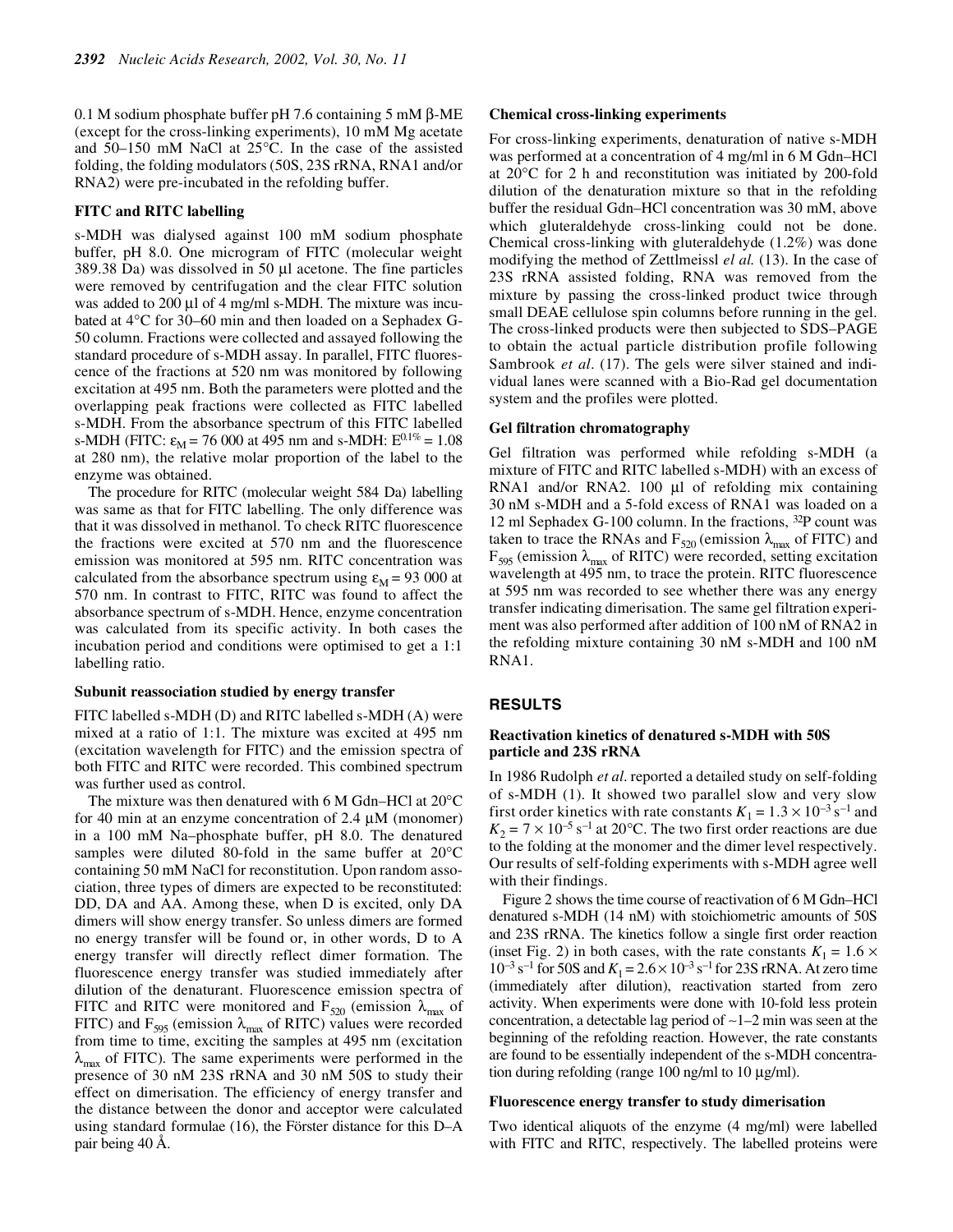

**Figure 2.** Kinetics of reactivation of s-MDH (14 nM) at 25<sup>°</sup>C in the presence of 50S particle (filled circle) and 23S rRNA (open circle) of *E.coli* ribosome after 40 min denaturation by 6 M Gdn–HCl at 20°C. Inset, the first order plot of these time course data. The rate constants determined for the 50S assisted (filled circle) and 23S rRNA assisted (open circle) reactivation of s-MDH from these plots are  $K_1 = 1.6 \times 10^{-3} \text{ s}^{-1}$  and  $K_1 = 2.6 \times 10^{-3} \text{ s}^{-1}$ , respectively.

purified on a Sephadex G-50 column. The incubation conditions and duration of the labelling reaction were controlled in such a way that a 1:1 'enzyme:probe' labelling ratio was obtained. Labelling caused no loss of biochemical activity of s-MDH and did not interfere with the denaturation and refolding of the enzyme. After denaturation and reconstitution the labels were well-retained.

FITC labelled and RITC labelled s-MDH were mixed in equal proportions, and with this mixture subunit reassociation was studied after denaturation with 6 M Gdn–HCl (enzyme concentration 30 nM during refolding). Figure 3 shows the energy transfer profile between FITC and RITC during renaturation. The whole range of emission of FITC and RITC was scanned to obtain the total profile of fluorescence emission of both the donor (FITC) and acceptor (RITC) when excited at 495 nm (excitation  $\lambda_{\text{max}}$  of FITC). The emission spectrum of the mixture is the control (Fig. 3, spectrum 'a'). It shows a single peak at 520 nm, which is due to FITC. No fluorescence peak is obtained at 595 nm where the RITC fluorescence emission peak is expected. So the mixture effectively shows no energy transfer. But while refolding (both unassisted and 50S/ 23S assisted) immediately after dilution of the denaturant, the FITC fluorescence is partially quenched and RITC fluorescence is enhanced, showing energy transfer between them (Fig. 3, spectra 'b' and 'c'). This is due to the formation of dimers having both the labels (FITC–RITC dimers). During self-folding there is small increase in energy transfer in the first 10–12 min but after that no further significant change is observed in the 40 min of study (Fig. 3, b1, b2 and b3).

In the presence of 23S rRNA the extent of energy transfer is 3-fold enhanced (as estimated from the efficiency of energy transfer) (Fig. 3, spectra 'c'). But in this case no further increase in energy transfer is found after the first reading, taken immediately after the manual mixing time. This result suggests that the net dimer content, including the incompletely folded and properly folded ones  $(D^*$  and  $D)$ , does not change much in



**Figure 3.** Subunit association of s-MDH studied by energy transfer. FITC labelled s-MDH and RITC labelled s-MDH were mixed in equal proportions. Excitation wavelength was set at 495 nm (excitation  $\lambda_{\text{max}}$  of FITC) and the whole range of FITC and RITC emission was monitored. (a) The control spectrum, which shows the fluorescence emission of the mixture (30 nM). Only FITC fluorescence was observed ( $\lambda_{\text{max}}$  at 520 nm). Absence of RITC fluorescence indicated that no energy transfer had occurred. (b) The fluorescence energy transfer during self-reconstitution of the labelled s-MDH mixture (30 nM); (b1) immediately after the manual mixing time, (b2) at 5 min and (b3) at 12, 20, 30 and 60 min. (c) The fluorescence energy transfer shown during 23S rRNA (30 nM) assisted refolding of the labelled s-MDH mixture (30 nM). The first spectrum was taken immediately after the manual mixing time and then at 5, 10, 20, 30 and 60 min. Within this period no increase in energy transfer was seen. Inset, the fluorescence energy transfer in the presence of 30 nM 50S particle.

this period, though this phase involves significant recovery of activity. Using the transfer efficiency (70%) and the  $R_0$  value (40 Å) the distance between FITC and RITC labels was calculated to be 34.7 Å. Similar results are obtained while refolding with 50S subunit, which is summarised in the inset of Figure 3.

#### **Reassociation studied by chemical cross-linking**

The kinetics of reassociation of oligomeric proteins can be analysed by fast chemical cross-linking with gluteraldehyde during refolding. The cross-linked products are then subjected to SDS–PAGE, and from the gel the proportion of different folding species can be estimated at any time point using a geldocumentation system. Figure 4A and B reflects the time course of self-folding and 23S rRNA assisted folding of s-MDH, respectively, studied in this way. In SDS–PAGE the cross-linked native s-MDH dimers produce a single band of 70 kDa (active dimer or D) and uncross-linked s-MDH produces a band of 35 kDa (monomer or M). During refolding, besides these two bands another band, which migrates a little faster than the D band, is also observed. This band is probably due to an incompletely folded dimer species  $(D^*)$ , as suggested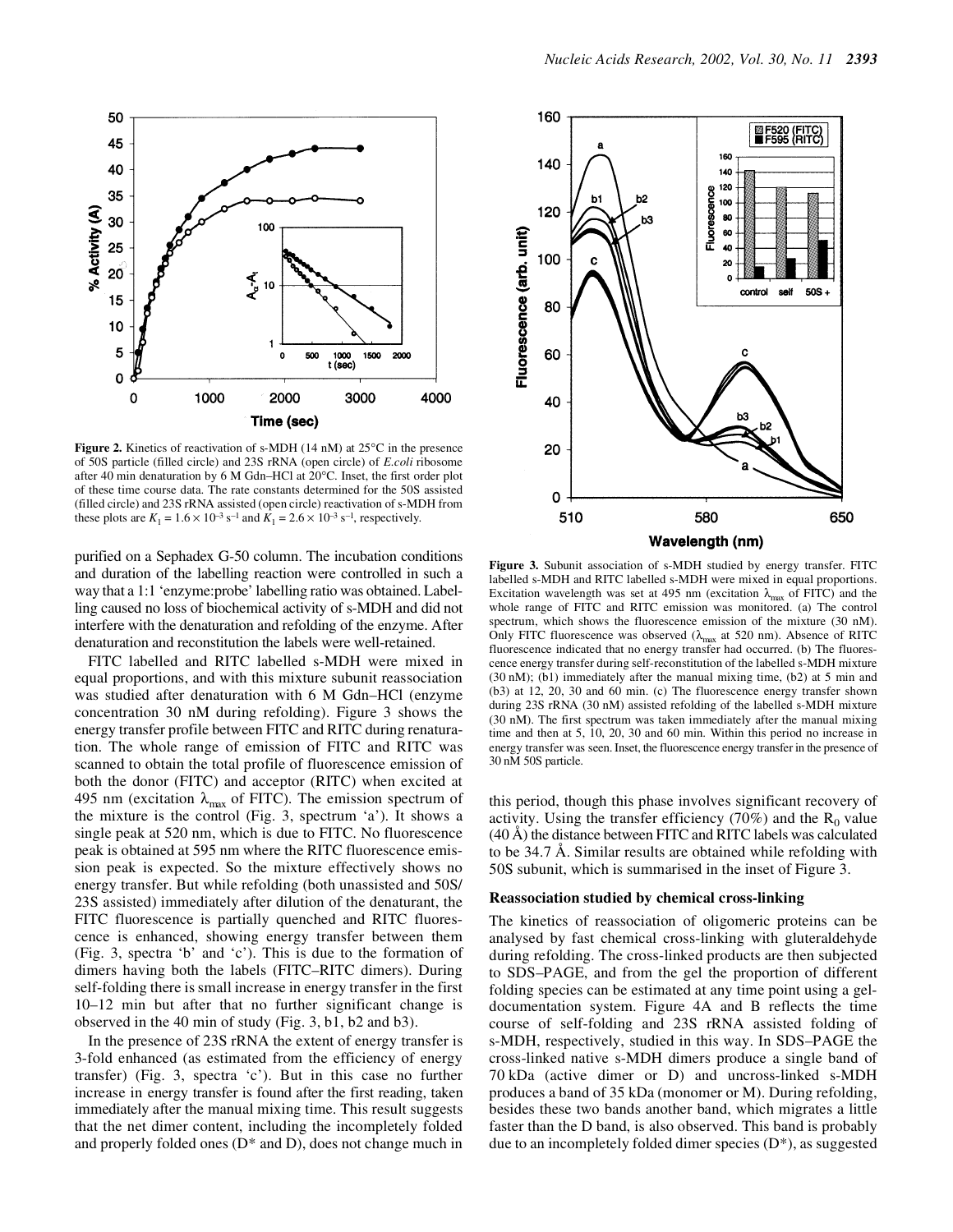

**Figure 4.** The kinetics of refolding and reassociation of s-MDH at 25°C as determined from chemical cross-linking with gluteraldehyde. (**A**) Unassisted folding. (i) The band pattern obtained in the SDS–PAGE in 1 min (lane 1), 3 min (lane 2), 5 min (lane 3), 7 min (lane 4), 10 min (lane 5), 15 min (lane 6), 25 min (lane 7) and 45 min (lane 8). Cross-linked native s-MDH is run in lane 9 and molecular weight markers in lane 10. The monomer (M), inactive dimer (D\*) and active dimer (D) populations are labelled. s-MDH concentration during refolding was 40  $\mu$ g/ml. (ii) The relative proportions of M, D\* and D with time as determined using Bio-Rad gel-documentation system. (**B**) 23S rRNA assisted folding. (i) The band pattern obtained in the SDS–PAGE representing cross-linking in 1 min (lane 2), 3 min (lane 3), 5 min (lane 4), 7 min (lane 5), 10 min (lane 6), 15 min (lane 7), 25 min (lane 8) and 30 min (lane 9) during refolding. Lane 1 shows molecular weight markers and native cross-linked s-MDH is run in lane 10. (ii) The relative proportion of D and D\* with time. The formation of D with time was fitted in a first order plot with rate constant  $K_1 = 2.7 \times 10^{-3} \text{ s}^{-1}$  (inset).

by Rudolph *et al*. (1). As evident from Figure 4A (i) and (ii), during self-folding of s-MDH both the 'M' and 'D\*' species contribute to the formation of the active dimer 'D'. Hence the folding involves two parallel pathways. At the first time point the amplitude of the 'M' and 'D\*' species was ∼70 and 30%, respectively. This result agrees well with the previous observation of Rudolph *et al*. (1). Figure 4B (i) and (ii) are the results of the similar experiment where refolding of s-MDH is done in the presence of 23S rRNA. The profile is distinctly different from that of the self-folding. In this case, even at the first time point (1 min) no monomer species are found. Instead the dimeric intermediate ('D\*') is found as the major species. The formation of the native dimer is traced against time, which showed first order kinetics with a rate constant  $K_1 = 2.7 \times 10^{-3}$  s<sup>-1</sup> that is almost same as that determined previously in the case of the 23S rRNA assisted reactivation of s-MDH.

## **Effect of RNA1 and RNA2 in folding and subunit reassociation of s-MDH**

We have reported before that the 660 nt *in vitro* transcript of domain V of 23S rRNA from *B.subtilis* and the 595 nt *in vitro* transcript of domain V of 23S rRNA from *E.coli* could refold

denatured proteins including s-MDH, but none of the smaller transcripts containing different fragments of domain V showed folding activity (10). Later we observed that a mixture of two *in vitro* transcribed major fragments of domain V of *B.subtilis* 23S rRNA (RNA1 and RNA2), which can essentially form the whole domain V when put together (Fig. 1), can also refold proteins (14). This study was further extended using carbonic anhydrase as the study system and it was found that sequential interaction of RNA1 and RNA2 with the protein was needed for a successful folding. To test whether this observation was of any general significance, we performed similar experiments with dimeric s-MDH. Increasing concentration of RNA1 inhibits reactivation of denatured s-MDH (Fig. 5). To check how RNA1 is interfering with its folding, gel filtration experiments are performed with the refolding mixture (s-MDH:RNA1 = 1:4). The RNA is labelled with  $[\alpha$ -<sup>32</sup>P]UTP and the protein is a 1:1 (M/M) mixture of FITC labelled s-MDH and RITC labelled s-MDH. This mixture of FITC labelled and RITC labelled s-MDH is used to identify the oligomeric state of the protein during RNA-assisted refolding. From our previous observation it is known that no fluorescence energy transfer takes place in this mixture when FITC is excited at 495 nm (Fig. 3, spectrum 'a').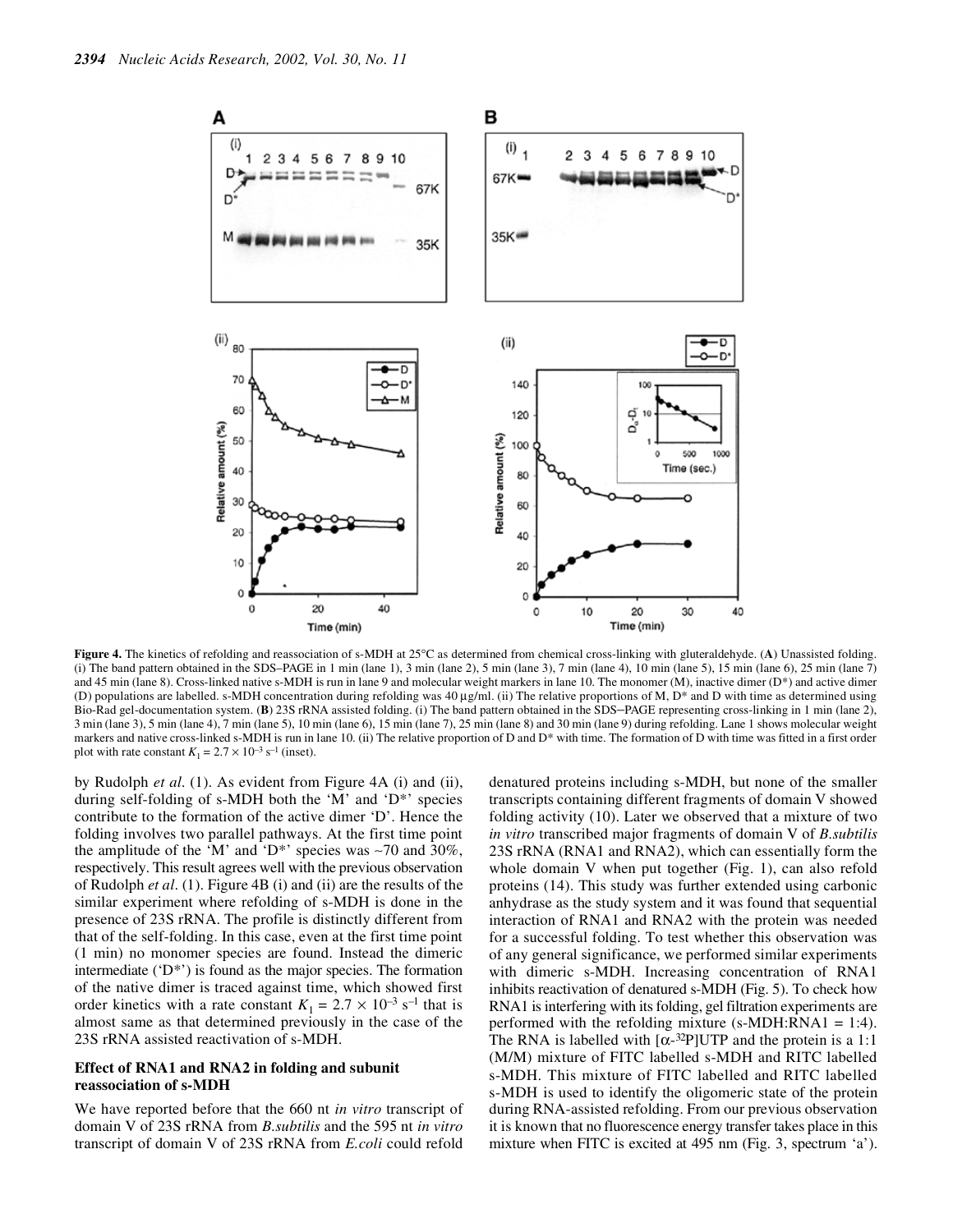

**Figure 5.** Extent of reactivation of s-MDH (10 nM) with or without stoichiometric amount of ribosomal folding modulators after denaturation by 6 M Gdn–HCl at 20°C for 40 min. The reactivation is inhibited in the presence of increasing concentrations of RNA1.

However, while refolding after denaturation, dimers are formed at random, and this can be detected by quenched FITC fluorescence at 520 nm and enhanced RITC fluorescence at 595 nm due to energy transfer. Figure 6 shows the elution profile of the refolding mixture in a Sephadex G-100 column. The profile showed that RNA1 and s-MDH are co-eluted in a single peak (Fig. 6C). When excited at 495 nm it shows only FITC fluorescence, and no RITC fluorescence is found. This absence of energy transfer proves that the RNA1 bound species of s-MDH are monomers. These fractions containing s-MDH have no enzyme activity. This is probably due to the fact that the monomers of s-MDH do not possess biochemical activity (18).

When stoichiometric amounts of RNA2 are added to the refolding mixture containing RNA1, regaining of activity starts immediately. The kinetics of reactivation involves a first order reaction with rate constant  $2.7 \times 10^{-3}$  s<sup>-1</sup> (data not shown). When gel filtration is performed with this refolding mixture, RNAs (traced by  $32P$ ) and s-MDH (traced by FITC and RITC fluorescence at 520 and 595 nm respectively, exciting at 495 nm) are eluted in separate fractions (Fig. 6D). The fraction containing s-MDH shows both FITC and RITC fluorescence when excited at 495 nm. The FITC fluorescence is quenched to some extent when compared with the previous set with only RNA1. This quenched FITC fluorescence and enhanced RITC fluorescence clearly indicates that energy transfer has occurred due to the formation of FITC–RITC labelled dimers after the release of the trapped intermediates from RNA1 by RNA2.

### **DISCUSSION**

The protein folding problem has been one of the major research topics of the last few decades. It has been attacked using different approaches but there still remain many missing links to obtain the whole scenario. For oligomeric proteins the folding problem is even more difficult because here subunit association plays a major role, in addition to chain folding. It is obvious that prior to the association step some preliminary structure has to be formed, but the extent of this prerequisite structure varies in different oligomeric systems and depends on the complexity of the structure of the subunit interfaces. In



**Figure 6.** Sephadex G-100 gel filtration profile of (**A**) <sup>32</sup>P labelled RNA1, (**B**) s-MDH (1:1 FITC and RITC labelled s-MDH mixture, 30 nM), (**C**) s-MDH (30 nM), while refolding in the presence of 150 nM RNA1 and (**D**) s-MDH (30 nM), while refolding in the presence of 100 nM RNA2 added in the 100 M RNA1 containing refolding mixture. The <sup>32</sup>P counts were used to trace RNA1 (filled triangle). The enzyme was traced by FITC labels (open circle). Excitation was done at 495 nm and FITC emission at 520 nm was monitored. Keeping the excitation wavelength the same RITC fluorescence emission at 595 nm was also monitored (filled circle) to see whether there was any energy transfer.

*in vitro* refolding experiments, the formation of this basic structure is often very fast and is not included in the folding pathway since it does not influence the rate limiting step of folding. Nevertheless to study subunit association designing *in vitro* refolding experiments with the oligomeric proteins are quite realistic because in the cell the subunit association most probably takes place after release of the full length chain from the ribosome. Whether the monomers are fully folded by that time or not is still a point of debate. Many arguments have come up in recent years in favour of co-translational folding, suggesting the involvement of the ribosome in the process (19,20). There are reports that with increasing length the nascent peptide gets progressively cross-linked to the nucleotides in different domains of 23S rRNA. Nascent peptides of the same length but of different amino acid sequence produce different cross-linking patterns, leading to the conclusion that they assume different conformations on the ribosome (21). However the ∼100 Å long peptide exit tunnel (width between 10 and 28 Å at the maximum) seen in the 2.4 Å crystal structure of the 50S subunit of *Haloarcula marismortui*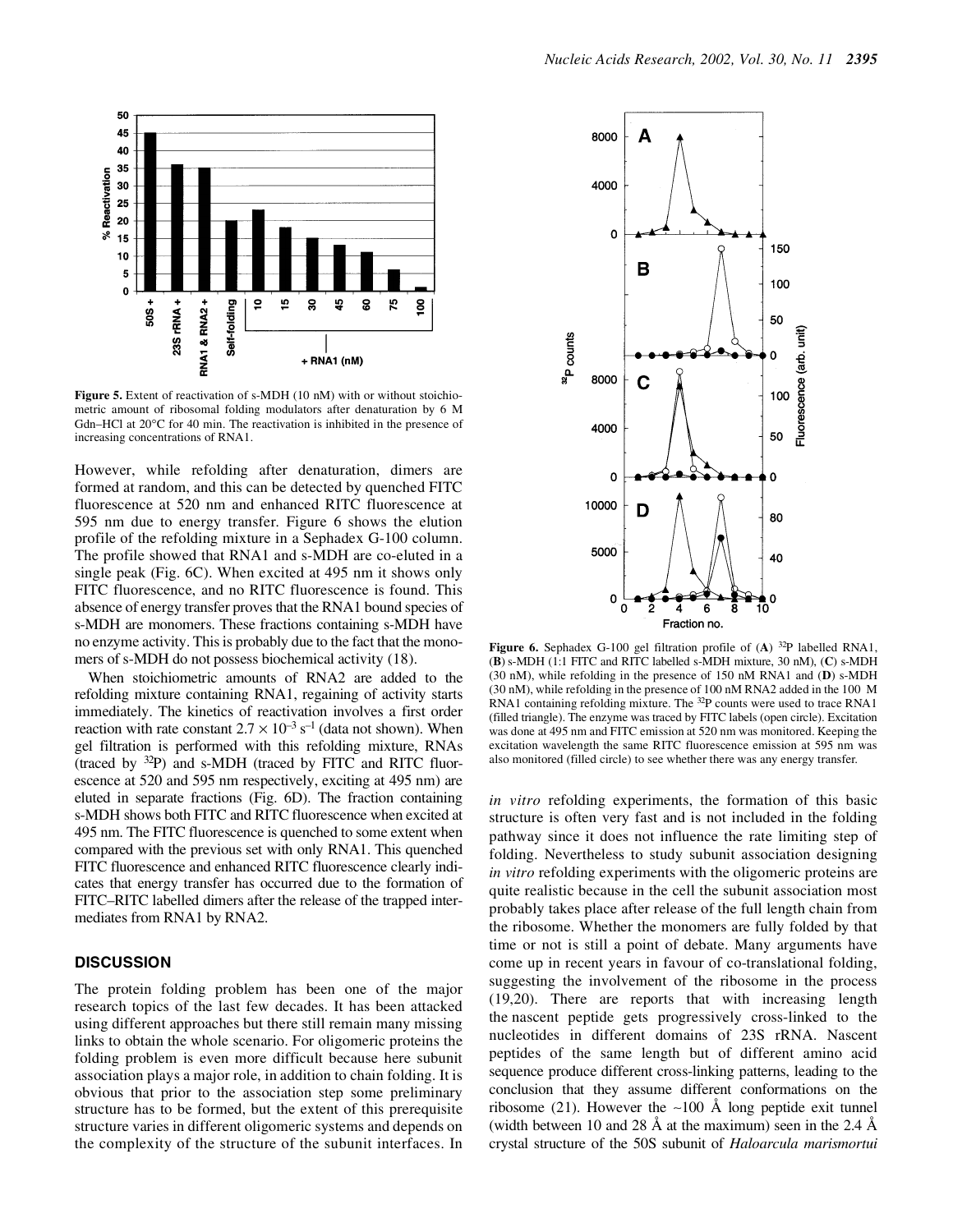(22) excludes the possibility of complex structure formation inside the ribosome during chain synthesis.

In the last couple of years our laboratory has been engaged in studying the role of the ribosome and its components in the refolding of many proteins *in vitro*. The gradual outcome of our investigation from both the *in vitro* and *in vivo* experiments is that the 50S subunit functions to facilitate protein folding and that the domain V of 23S rRNA is the part mostly involved in it. This domain is also responsible for the peptidyl transferase activity. In this study we have chosen s-MDH to study how chain folding and subunit reassociation take place in this dimeric protein in the presence of *E.coli* 50S and/or its active folding module 23S rRNA, with the hope that this will mimic the situation inside the cell at least to some extent. The study chiefly employs two well-known processes, namely fluorescence energy transfer between two external fluorescent probes (donor FITC and acceptor RITC) and chemical cross-linking with gluteraldehyde along with reactivation and gel filtration chromatographic experiments.

Self-folding of s-MDH has been studied in considerable detail by Rudolph *et al*. (1). The kinetics was determined by two parallel first order folding reactions. Initially 'structured monomers' (M) with some secondary structure are formed very rapidly by hydrophobic collapse. Since their formation is not rate limiting this step is not included in the self-folding pathway. The majority of these structured monomers (∼70%) fold to yield the 'folded monomers' in a first order reaction  $(K_1 = 1.3 \times 10^{-3} \text{ s}^{-1})$ ; these then associate to form the active dimers (D). The rest of the molecules assemble very fast, similarly to a diffusion controlled process, to form 'incompletely folded dimers' (D\*) which further fold to form the active dimer (D) with a much slower rate  $(K_2 = 7.0 \times 10^{-5} \text{ s}^{-1})$ . Our observation from the time course of self-folding studied by gluteraldehyde cross-linking followed by further analysis of the cross-linked products in SDS–PAGE agrees well with this. In this context it is relevant to mention that Staniforth *et al*. have carried out extensive study on the role of GroEL/GroES in the folding of s-MDH and have reported that the chaperone could neither influence the yield nor the rate of folding (2). This report prompted us more to study the role of ribosome and its active folding modules in this dimeric system.

The reactivation of s-MDH in the presence of *E.coli* 50S and the 23S rRNA revealed kinetics which are quite different from its self-folding kinetics. In both cases only one first order reaction was observed with rate constant  $K_1 = 1.6 \times 10^{-3}$  s<sup>-1</sup> in the case of 50S assisted folding, and  $K_1 = 2.6 \times 10^{-3} \text{ s}^{-1}$  in the case of 23S rRNA assisted folding. However, whether this is due to isomerisation at the monomer level  $(M^* \rightarrow M)$  or dimer level  $(D^* \rightarrow D)$  could not be predicted from this result. To understand this it was important to study the subunit association of s-MDH in the presence of 50S and/or 23S rRNA.

The fluorescence energy transfer technique has been used in many systems to study association. For studying association in s-MDH the FITC–RITC donor−acceptor pair was chosen  $(R_0 = 40 \text{ A})$ . Different aliquots of s-MDH were labelled with either FITC or RITC at a labelling ratio of 1:1. The labelling did not interfere with the enzyme activity and did not affect the reactivation with or without 50S and/or 23S rRNA. The FITC labelled and RITC labelled s-MDH were mixed in 1:1 proportion. When excited at 495 nm (excitation  $\lambda_{\text{max}}$  of FITC), this mixture showed no RITC fluorescence; hence no energy transfer had occurred. However, energy transfer was seen when subunit reassociation was studied with the mix of FITC and RITC labelled s-MDH, after denaturation with 6 M Gdn–HCl. FITC fluorescence was quenched ( $\lambda_{\text{max}}$  at 520 nm), and RITC fluorescence was enhanced ( $\lambda_{\text{max}}$  at 595 nm). Actually, upon random association three types of dimers were expected to be formed: FITC–FITC, RITC–RITC and FITC–RITC labelled dimers. When FITC was excited (at 495 nm), the first one would show only FITC fluorescence, the second one would not fluoresce but the third one would show FITC as well as RITC fluorescence as a result of FITC→RITC energy transfer. Thus, this energy transfer process was successfully utilised to monitor the subunit association.

In the case of unassisted folding the energy transfer increased for ∼10–12 min and then saturated. In the presence of 50S subunit or 23S rRNA the extent of energy transfer was ∼3-fold greater than the self-folding in the first time point and no further increase in energy transfer was observed. The findings from the report of Rudolph *et al*. (1) and from our observation from the chemical cross-linking experiments suggest that during self-folding ∼30% of the molecules undergo instant dimerisation  $(D^*)$ . Thus most probably interaction with the 50S and/or 23S rRNA instantly induces formation of  $(30 \times 3)\%$ i.e. ∼90% dimers. That is why no further increase of energy transfer was obtained after the first reading. But the 50S and 23S assisted reactivation experiments performed in parallel showed a slow increase in activity in the first 20 min with the rate constants mentioned before. This must be reflecting the folding of the rapidly formed inactive dimers to the active ones. The efficiency of energy transfer was 70% and the distance calculated between the probes was 34.7 Å.

This result was further confirmed by chemical cross-linking experiments with gluteraldehyde followed by its analysis in SDS–PAGE. Chemical cross-linking during self-folding produced similar results, as was previously reported by Rudolph *et al*. (1) (stated earlier). But in the case of 23S assisted folding, even at the first time point no monomeric species was found. Instead only the slightly faster migrating dimeric intermediates were present. The reason why these dimeric intermediates migrated faster than the native dimers is probably that as they are less compact than the native dimers they have fewer cross-links and hence they can bind more SDS than the native dimers. But the compact native dimers having greater cross-links can bind less SDS and thus migrate a little slower than the less compact intermediates. With time these intermediates fold to form the active dimers. The rate constant of formation of these active dimers as determined from the chemical cross-linking experiments was almost the same as that found from the 23S rRNA assisted reactivation. This explains why 23S rRNA induced reactivation showed only a single first order kinetics instead of two parallel first order kinetics as seen in the case of its self-folding. Similar experiments with the 50S subunit could not be successfully performed since the ribosomal proteins interfered with the detection of the s-MDH molecules in the SDS–PAGE. However, the combined observation from the experiments described above clearly suggests that 50S and/or 23S rRNA assisted folding of s-MDH is distinctly different from its selffolding or chaperone assisted folding.

Furthermore, studying energy transfer coupled with the gel filtration chromatography experiments using the smaller